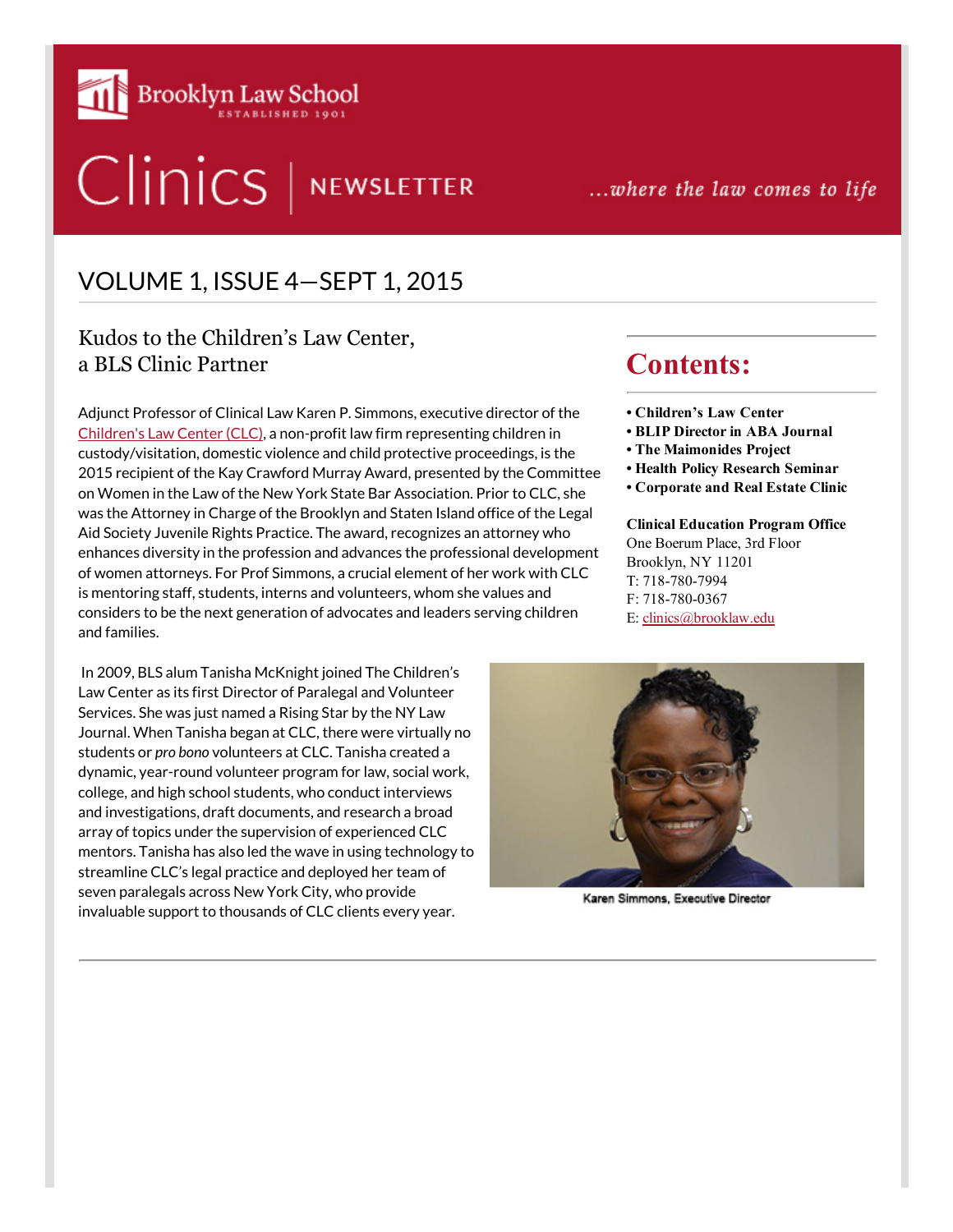#### BLIP Director Featured in ABA Journal Article About Legal Hackathons

A legal hackathon is a workshop, meet-up or conference bringing experts from different disciplines together with technologists looking for innovative ways to tackle longstanding problems. It is also proving to be a way for likeminded lawyers to find each other and help some find new directions in their careers. BLS Professor of Clinical Law, Jonathan Askin, whose many innovations include instituting [legal hackathons in the hub of the Brooklyn Tech Trian](http://www.abajournal.com/magazine/article/hackathon_movement_may_jump_start_a_legal_career)gle, was the focus of an article in the June issue of the ABA Journal.



Prof. Jonathan Askin

### The Maimonides Project: A Trial in Clinical Education, Simulation, and Law

This spring, Brooklyn Law School's [Prosecutor's Clinic](http://www.brooklaw.edu/academics/curriculum/coursedescriptions/course.aspx?id=L_345) [partnered again with the Maimonides Infants and Children's](http://www.maimonidesmed.org/Pediatrics/MICH.aspx) Hospital of Brooklyn on a novel program involving physicians in court proceedings. The program was designed to educate physicians about the role of testifying and the impact they have on the outcome of a child abuse case and to educate student prosecutors about the importance of thorough preparation for trial.

The curriculum was spearheaded by **Professor Lisa Smith** and [Doctor Ingrid Walker-Descartes,](http://www.maimonidesmed.org/Main/PhysiciansDirectory/303.aspx) the Director of the Maimonides Pediatric Residency Program. The program centered on a simulated case with a mother presenting her 4



Professor Lisa Smith (as judge) swearing in a medical student witness.

year old daughter who she believes is the victim of sexual abuse to the pediatric residents. Over the course of two days, 20 pediatricians from Maimonides Hospital participated in a court hearing, along with Brooklyn Law School students serving as mock prosecutors. After the mock trial, the Student Assistant District Attorneys explained the courtroom process and how to provide expert testimony. A general pediatrician with experience testifying also provided instruction. A key factor in determining the outcome of many child abuse cases is the quality of the written communication, such as the medical evaluation and documentation of the findings. Previous studies indicate that physicians often lack knowledge and confidence in addressing child abuse and neglect.

On June 11, both Professor Smith and Dr. Walker-Descartes spoke about their program at conference in Philadelphia sponsored by the Field Center for Children's Policy, Practice & Research entitled One Child Many Hands, A Multidisciplinary Conference on Child Welfare. Their presentation, "Building Bridges Between the Clinic and the Courtroom," showcased their innovative curriculum to teach the requisite skills for effective management of cases of child abuse for medical providers, social workers, agency employees and law enforcement.

#### Health Policy Research Seminar, An Innovative Collaboration Between BLS and Outside Governmental and Non-governmental Organizations

In response to a request from the Congressional Research Service (CRS), the law school offered a new practicum course in the spring semester that focused on health policy research and afforded students a unique opportunity to work with organizations in a consulting capacity. CRS entered into a contract with the Health Policy Research Seminar to conduct an analysis of legal issues related to insured medical tourism. Students engaged in research and drafted a series of documents that culminated in a final report that was presented to the senior management of CRS at their offices in Washington DC on April 20. The report considered (1) the issue of medical malpractice in the context of outbound insured medical tourism focusing on the question of whether a party who is injured in the course of outbound medical tourism can seek